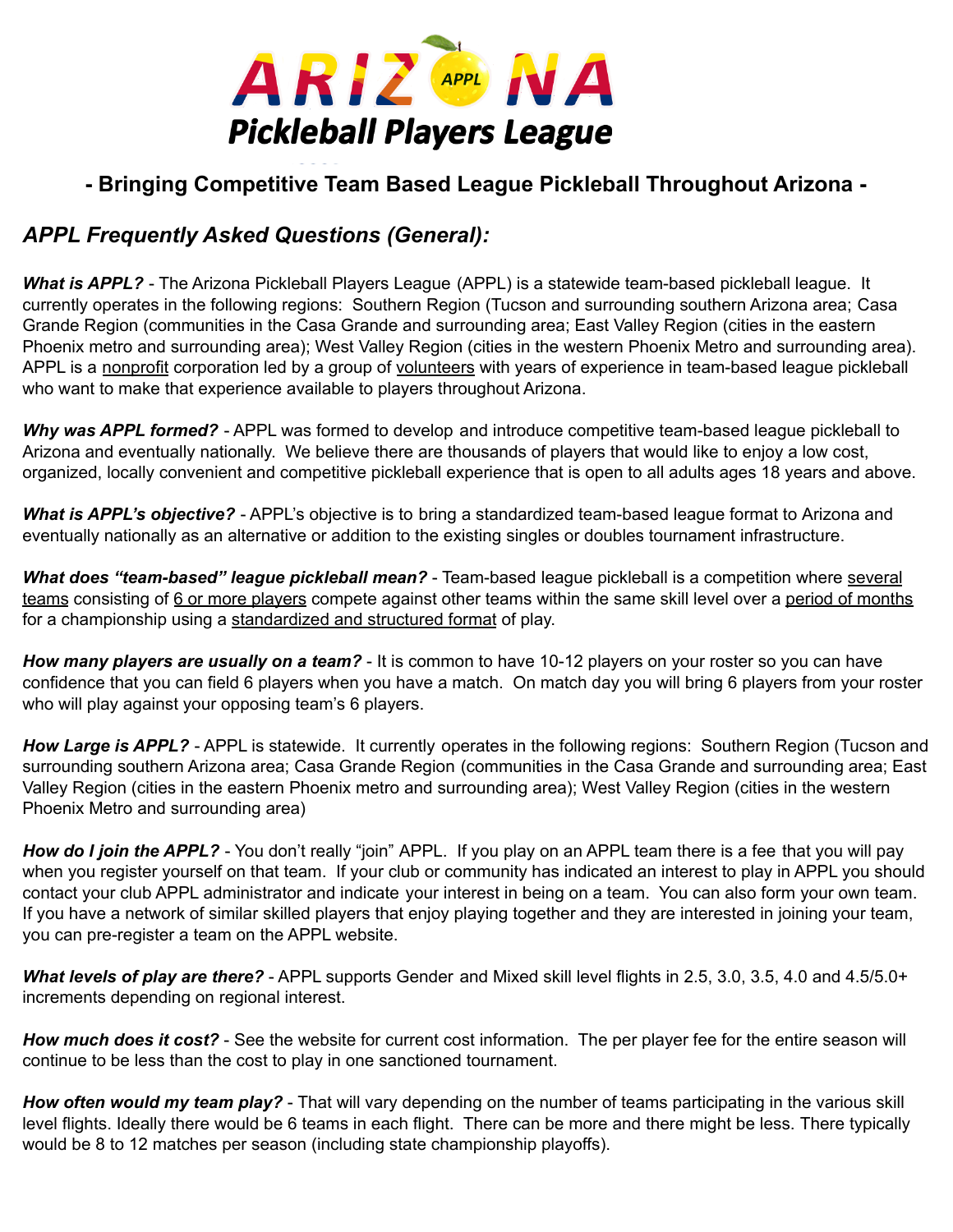*Where would I play?* - That depends on the League Region. The Casa Grande Region plays at Dave White Regional Park in Casa Grande. The East Valley, West Valley and Southern Regions will play home and away matches at each team's home court venue. Home courts may be at city or county courts contracted through the appropriate officials (for example city of Phoenix Pecos Park courts, or Pima County's Kino Sports Complex, or Surprise Community Park, etc.) or club courts obtained through a community that have been approved for use for APPL matches. Visiting teams will travel to their opponent's home courts to play their matches. APPL attempts to reach agreements with various venues in each region to make courts available for APPL matches, for a fee, for teams without a community home court venue.

*How long does a match take and how many courts are used?* - Typically matches take about 2 hours to complete. Matches use 3 courts simultaneously. When possible we recommend reserving the 3 courts for 2.5 hours to allow for some warm up time. Two hours is the minimum time required.

*How long has the league been playing?* - The league has been in existence since 2012 and originally started out as the East Valley Interclub League (EVIL). The Arizona Pickleball Players League became incorporated as a nonprofit corporation in 2019.

*How do I get on a team?* - If you are a member of a community or club, you should ask your club's administration if they will be participating and, if so, who is in charge of putting teams together. You can also form your own team if you have a network of similar skill level friends who would be interested in enjoying team-based pickleball. In this case you would simply pre-register your team when registration opens for a particular season. If you're not able to pull a team together and/or your club is not involved, a seeking a team form is on the APPL website which you can fill out to let captains know you are interested in joining a team.

*Can I form my own team? How do I do that?* - Yes you can. There is information on how to form and register your own team on the APPL website.

*Do I have to be a member of a club to participate?* - Depending on the Regional League you are interested in (East Valley, Casa Grande, West Valley or Southern) you may or may not need to be a member of a club or community to participate. See the Regional Leagues websites and FAQs for each Regional League requirements.

*How is an APPL match played?* - See the narrative below taken from the APPL Rules of Play.

**Match Day Teams:** On match day the captain will bring 6 players to play on 3 doubles teams. Line-ups identifying the doubles teams on the scoresheet will be exchanged prior to the start of the match after which they may not be changed. The 3 doubles team partners will stay together for that day's match unless substitutions are made (see substitution rules). Captains or their designees are required to be on-site at each match.

**Match Process:** To begin a match, the visiting teams choose serve, receive or end. Each doubles team will play 2 games to 11 (win by 2). Teams shall switch sides after the first game. At the end of the second games (first round), and the fourth games (second round), the visiting doubles teams switch courts to play the next home doubles team noted on the line-up/scoresheet. Therefore, on team match day, each doubles team will play 6 games (three rounds): 2 games against the opposing line 1 doubles team, 2 games against the line 2 team, and 2 games against the line 3 team. Two team points are awarded for each game won by a doubles team. If the losing team scores 6 or more points in a game they are awarded 1 team point. No team points are awarded for a score of 5 points or less. Whichever team earns the most team points in all the games played in a match, will be the winner of the match and will be awarded a win in their league skill group team standings.

*Do I have to be a member of USA Pickleball to participate?* - No, you do not need to be a member of USAP to participate in any of the APPL leagues. In addition, your APPL match results do not affect your UTPR rating if you have one.

*Is there an age requirement?* - The APPL Regional leagues' age requirement is 18 years and over. The EVIL Regional league remains 50+.

*When does the next season start?* - APPL's Winter League seasons typically start the first week in January and end